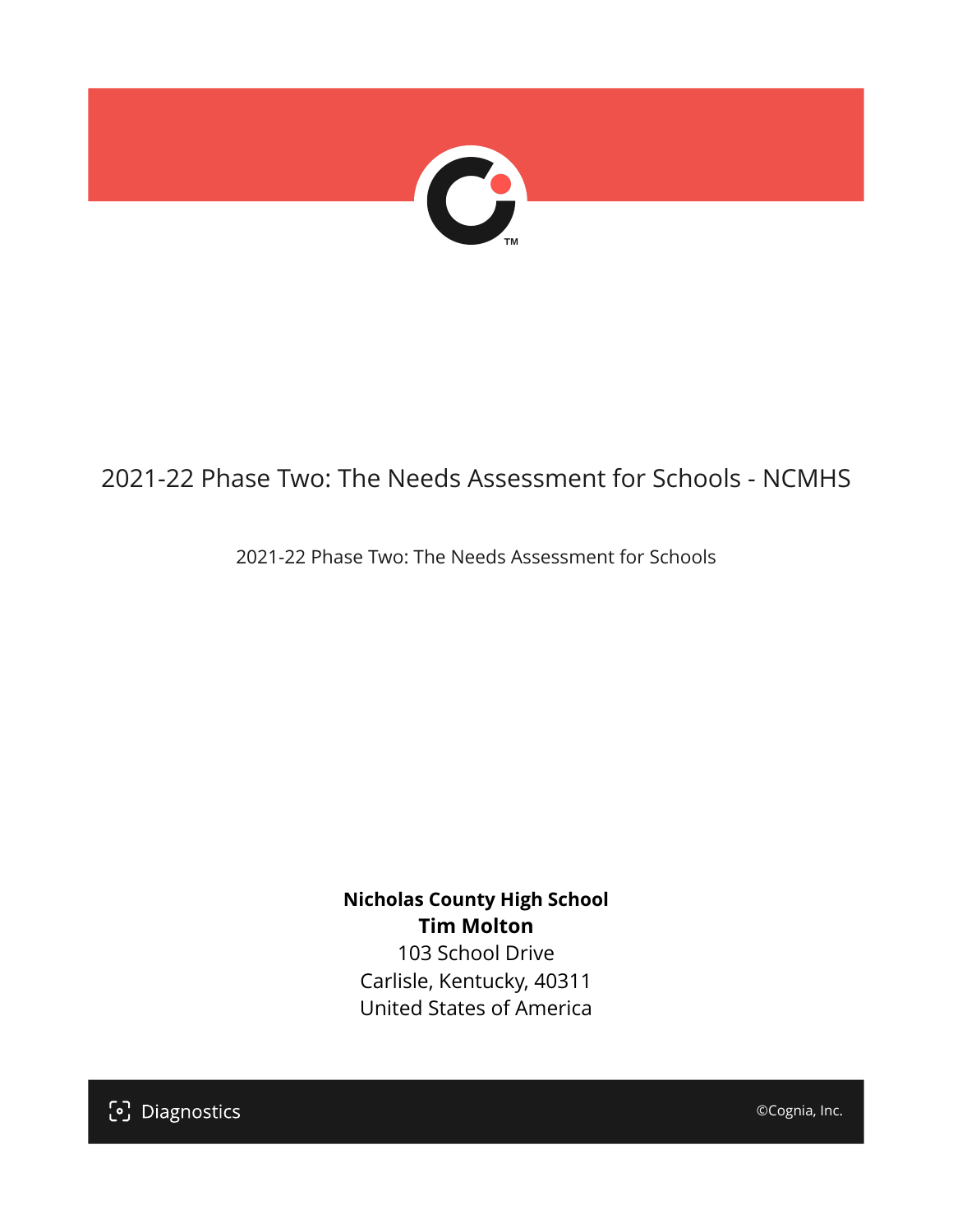#### **Table of Contents**

| 2021-22 Phase Two: The Needs Assessment for Schools Understanding Continuous Imp 3 |  |
|------------------------------------------------------------------------------------|--|
| Attachment Summary                                                                 |  |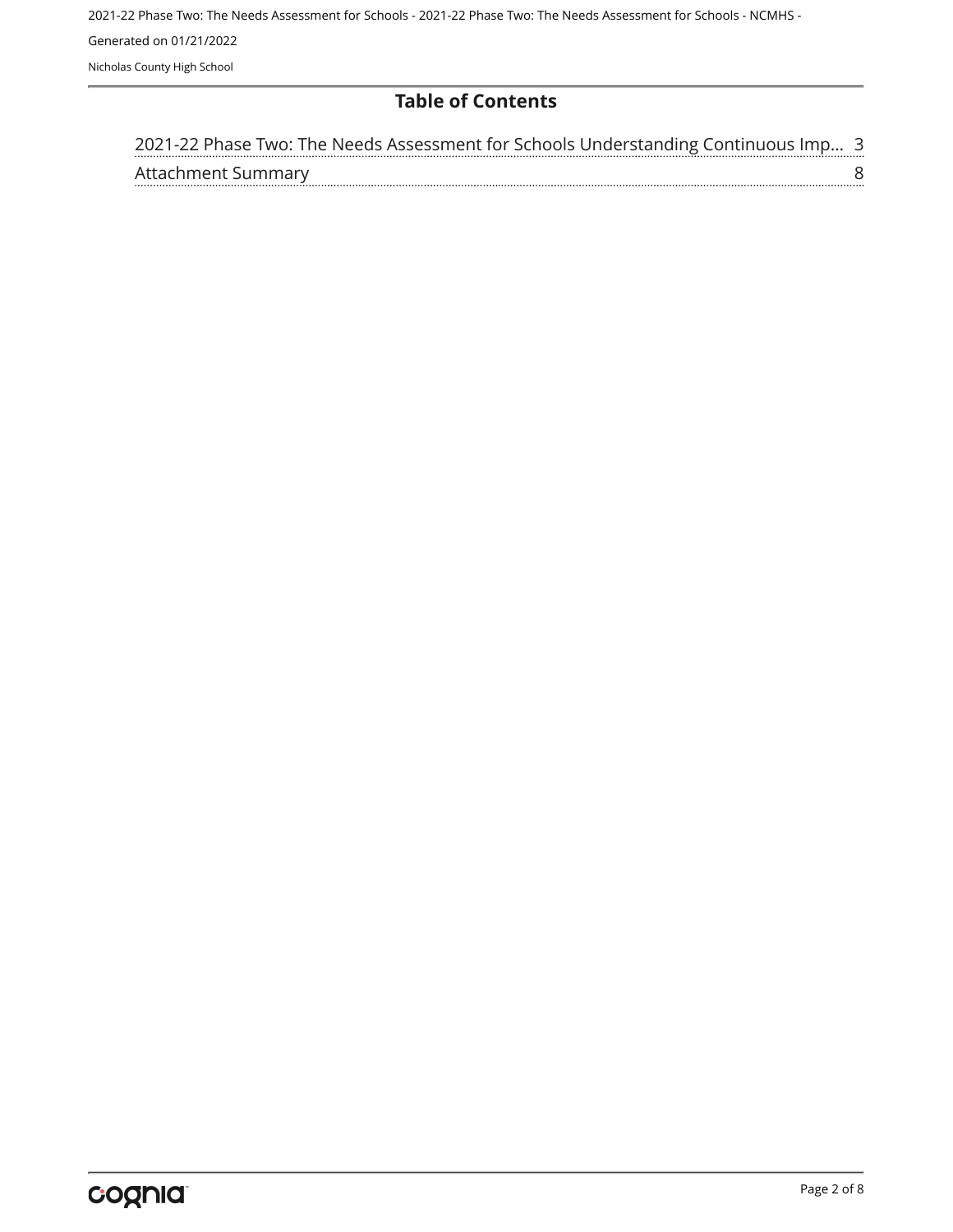### <span id="page-2-0"></span>**2021-22 Phase Two: The Needs Assessment for Schools Understanding Continuous Improvement: The Needs Assessment for Schools**

The Needs Assessment Diagnostic will facilitate the use of multiple sources of data to determine the current reality and establish a foundation for decision-making around school goals and strategies. Once completed, the diagnostic will lead to priorities to be addressed in the comprehensive school improvement plan to build staff capacity and increase student achievement. The needs assessment is to be conducted annually as an essential part of the continuous improvement process and precedes the development of strategic goals (i.e. desired state).

While the focus of continuous improvement is student performance, the work must be guided by the aspects of teaching and learning that affect performance. An effective improvement process should address the contributing factors creating the learning environment (inputs) and the performance data (outcomes).

The needs assessment provides the framework for all schools to clearly and honestly identify their most critical areas for improvement that will be addressed later in the planning process through the development of goals, objectives, strategies and activities. 703 KAR 2:225 requires, as part of continuous improvement planning for schools, each school to complete the needs assessment between October 1 and November 1 of each year and include: (1) a description of the data reviewed and the process used to develop the needs assessment; (2) a review of the previous plan and its implementation to inform development of the new plan; and, (3) perception data gathered from the administration of a valid and reliable measure of teaching and learning conditions.

#### Protocol

1. Clearly detail the process used for reviewing, analyzing and applying data results to determine the priorities from this year's needs assessment. Include names of school councils, leadership teams and stakeholder groups involved, a timeline of the process, the specific data reviewed, and how the meetings are documented.

Nicholas County Middle and High School uses a 3 tiered process to review and analyze data results. First, individual teachers review and analyze assessment results from their own formative and summative assessments as well as state mandated assessments. Second, teachers within the same department periodically review and analyze teacher-made and state mandated assessments. Third, the entire faculty bi-annually reviews and analyzes teacher-made and state mandated assessments. Application of data results is implemented by individual teachers with input from other teachers in the same department. The school's Site-Based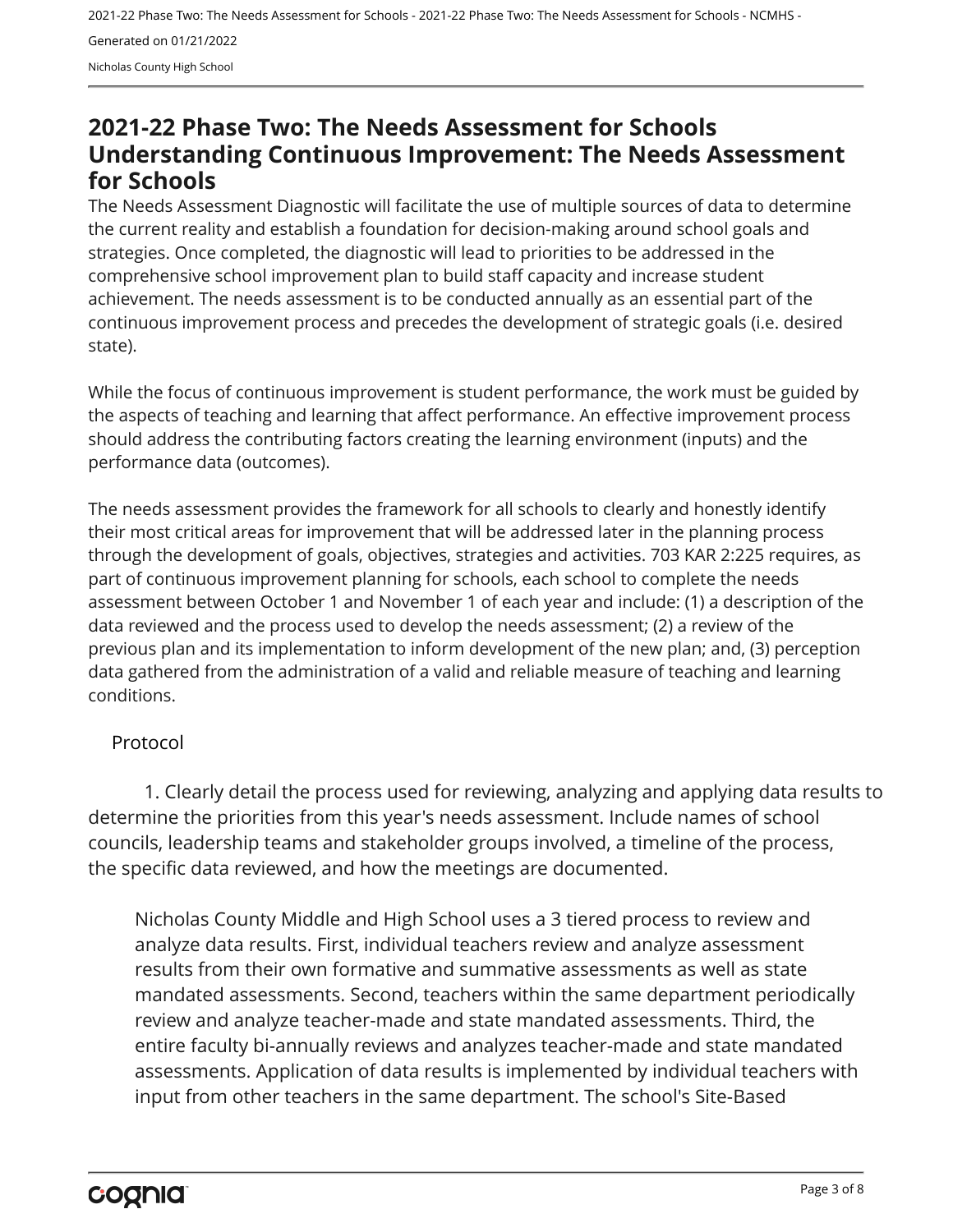2021-22 Phase Two: The Needs Assessment for Schools - 2021-22 Phase Two: The Needs Assessment for Schools - NCMHS - Generated on 01/21/2022

Nicholas County High School

Decision Making Council annually reviews the school's data review and analysis via a report provided by the school's Academic Performance committee.

#### **Trends**

2. Analyzing data trends from the previous two academic years, which academic, cultural and behavioral measures remain significant areas for improvement?

#### **Example of Trends**

- The number of behavior referrals increased from 204 in 2019-20 to 288 in 2020-21.

- From 2018 to 2020, the school saw an 11% increase in novice scores in reading among students in the achievement gap.

Nicholas County Middle and High School - Academic Data from the 2020-2021 school year reveals, 42.1% of all middle school students are proficient/distinguished in reading. High School students are 25.0% proficient/distinguished in reading for the 2020-2021 school year. Middle School math data reveals 25.5% are proficient/ distinguished for the 2020-2021 school year. High School students are 13.9% proficient/distinguished in math for the 2020-2021 school year. There is a negative trend in the number of students in the proficient/distinguished group reporting from 2019 to 2021. School Report Card Data shows there was a decrease from 48.7% to 42.1% in the proficient/distinguished reading scores for the middle school students, and decreased from 48.1% to 25.5% in math. In the high school, there was a decrease from 45.8% to 25.1% in the proficient/distinguished reading scores, and a decrease from 24.7% to 13.9% in math. It is important to note these negative trends occurred during the peak of the COVID-19 Pandemic where students were either 100% virtual learning or in a hybrid learning environment.

#### Current State

3. Plainly state the current condition of the school using precise numbers and percentages as revealed by multiple sources of outcome data. Cite the source of data used.

#### **Example of Current Academic State:**

- Thirty-four percent (34%) of students in the achievement gap scored proficient on KPREP Reading.

- Fifty-four percent (54%) of our students scored proficient in math compared to the state average of 57%.

#### **Example of Non-Academic Current State:**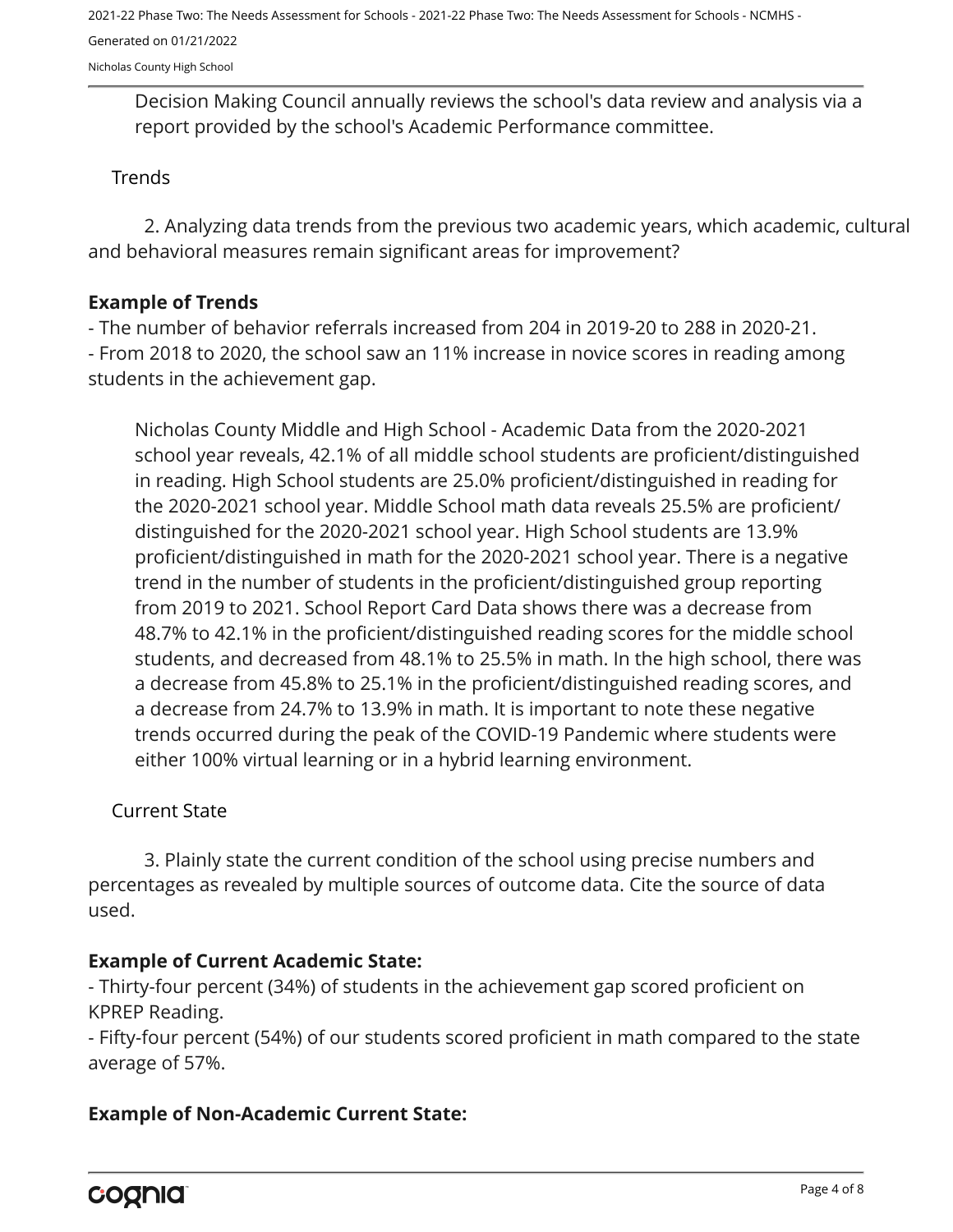2021-22 Phase Two: The Needs Assessment for Schools - 2021-22 Phase Two: The Needs Assessment for Schools - NCMHS - Generated on 01/21/2022

Nicholas County High School

- Teacher attendance rate was 84% for the 2020-21 academic year. - Survey results and perception data indicated 62% of the school's teachers received adequate professional development.

NCMHS current academic state: For the 2020-2021 school year, Nicholas County Middle School students were 42.1% (State Avg. 44.0%) proficient/distinguished in reading, and 25.5% (27.8% State Avg.) proficient/distinguished in math. The comparison of these representative school years, 2018-2019 to 2020-2021, show a decrease in testing scores in Middle School reading of 6.6% (State avg. dropped by 6.2%). Middle School math testing scores show a decease in scores of 45% (State avg. dropped by 18.6%). For the 2020-2021 school year, Nicholas County High School students are 25.5% (State avg. 37.8%) proficient/distinguished in reading, with no data reported for High School math. For the 2018-2019 school year (no testing data available for 2019-2020), the High School students were 43.7% (State avg. 44.5%) proficient/distinguished in reading, and 22.2% (35.3% State avg.) proficient/distinguished in math. The comparison of these representative school years, 2018-2019 to 2020-2021, show a decrease in testing scores in High School reading of 18.7% (State avg. dropped by 37.8%). High School math testing scores were unavailable for the 2020-2021 school year, however the State avg. decreased by 4.9%. Achievement Gap: For the 2020-2021 school year, 64.6% of Middle School students within the achievement gap scored Novice on KPREP Reading, and 53.2% of Middle School students within the achievement gap scored Novice on KPREP Math. As compared to the 2018-2019 school year, there has been a decrease in Reading KPREP scores of 40.2%, and also a decrease in Math KPREP scores of 6.4%. For the 2020-2021 school year, 51.1% of High School students within the achievement gap scored Novice in Reading, and 0% scored Novice in Math. As compared to the 2018-2019 school year, there has been a decrease in Reading KPREP scores of 32.3%. In KPREP Math 45.8% scored Novice. Nicholas County Middle and High School current non-academic state: Nicholas County daily average attendance for the 2020-2021 school year was 89.1% . For the school year of 2018-2019 the daily average attendance was 93.0%. This was a decrease of 3.9% from 2018-2021. The 4-year graduation rate for 2020-2021 was 89.7%, and for the 2018-2019 school year the 4-year graduation rate was 94.8%. This is a decrease of 5.1%

Priorities/Concerns

4. Clearly and concisely identify the greatest areas of weakness using precise numbers and percentages.

**NOTE:** These priorities will be thoroughly addressed in the Comprehensive School Improvement Plan (CSIP) diagnostic and template.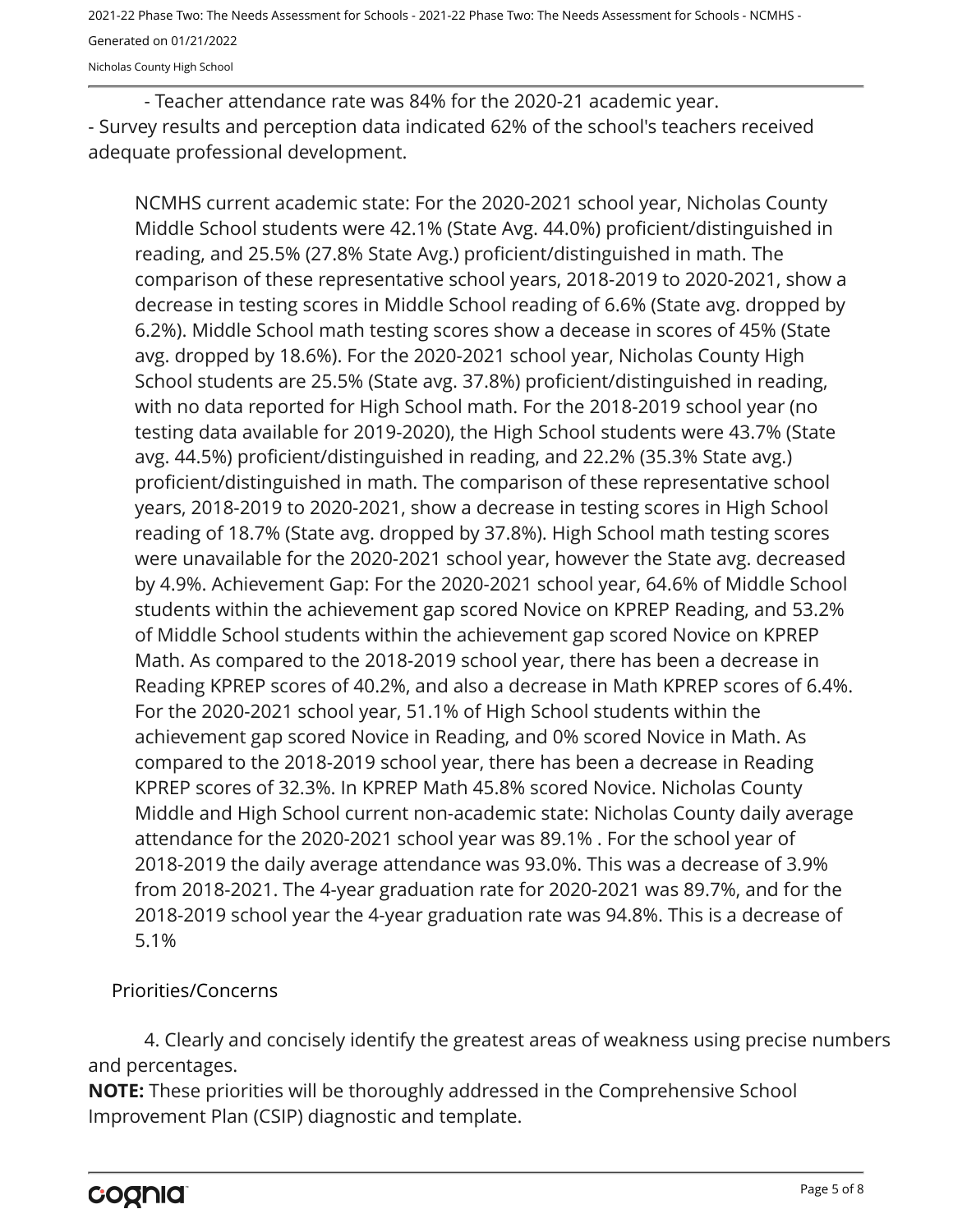**Example:** Sixty-eight (68%) of students in the achievement gap scored below proficiency on the KPREP test in reading as opposed to just 12% of non-gap learners.

Priorities/Concerns: Based on testing data, Reading and Math will require intervention due to decreases in testing scores. The impact of the COVID-19 pandemic and the requirement of students to spend months learning in either a total virtual or hybrid learning environment has resulted in learning loss across the board for the Middle School and High School students. This learning loss trend is consistant with similar drops in testing scores for the state averages. Nicholas County Middle School and High School test scores reveal decreases in Reading (decrease of 6.6%, Middle School reading; decrease of 18.7%, High School Reading), and decreases in Math decrease of (decrease of 45%, Middle School math; No Data for High School math).

#### Strengths/Leverages

5. Plainly state, using precise numbers and percentages revealed by current data, the strengths and leverages of the school. Explain how they may be utilized to improve areas of concern listed above.

**Example:** Reading achievement has increased from 37% proficient to its current rate of 58%. The systems of support we implemented for reading can be adapted to address our low performance in math.

The Nicholas County School District has employed six (6) full-time Substitute Teachers. This enables our school to implement committees in a broader scope to conduct greater in-depth "needs-assessment" for each Core Curriculum area. This "bench-strength" also creates greater opportunities for teachers to remediate and perform interventions in the areas of "learning loss" by subject that occurred during the COVID-19 Pandemic peak of 2019-2020 when total Virtual or Hybrid learning was in place. Additionally, teachers in Core curriculum have been assigned intervention tasks within their curriculum areas, supporting those students identified as needing additional support. The hiring of additional teachers has provided increased options in interventions for both reading and math.

Evaluate the Teaching and Learning Environment

6. Consider the processes, practices and conditions evident in the teaching and learning environment as identified in the six Key Core Work Processes outlined below: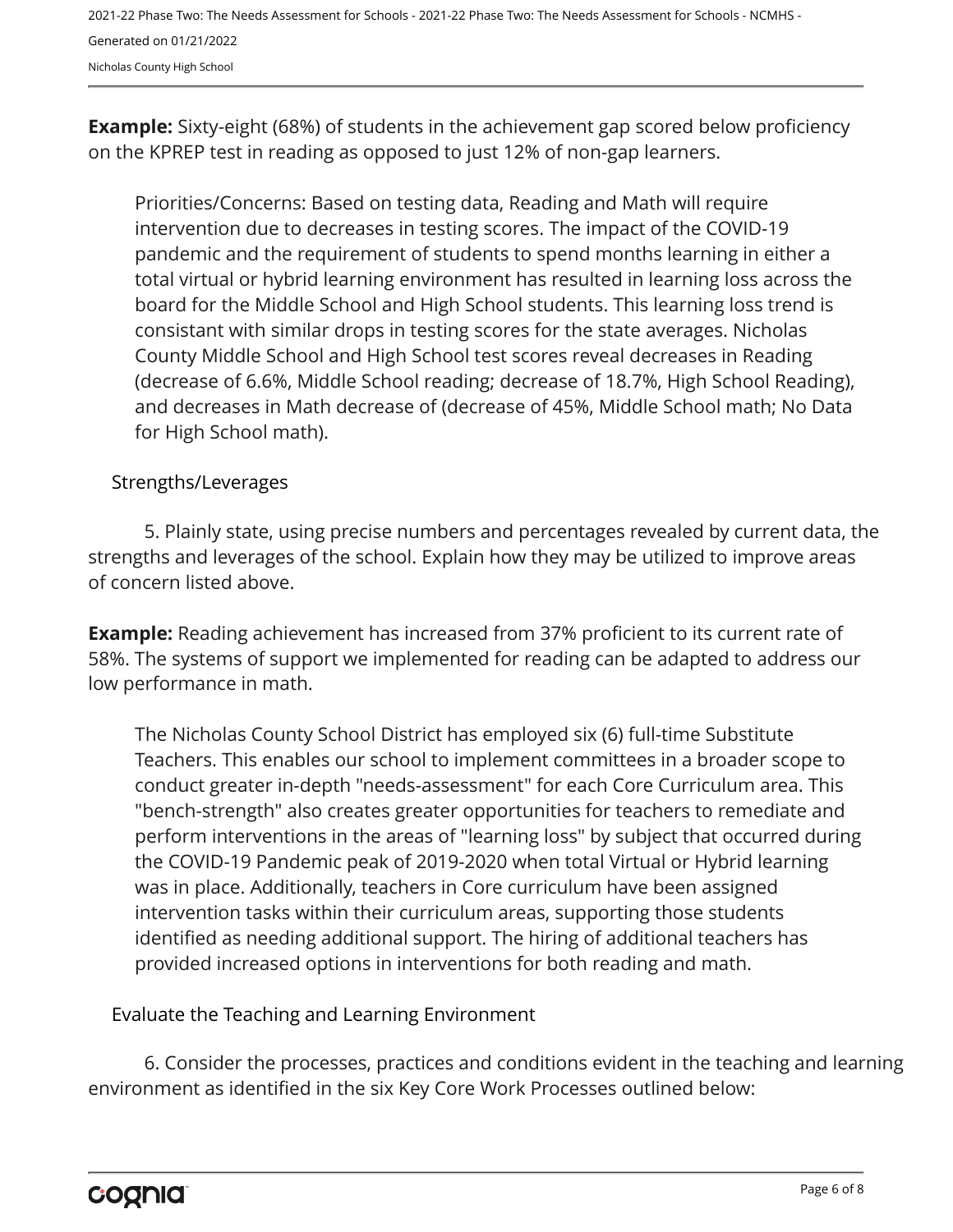2021-22 Phase Two: The Needs Assessment for Schools - 2021-22 Phase Two: The Needs Assessment for Schools - NCMHS -

Generated on 01/21/2022

Nicholas County High School

[KCWP 1: Design and Deploy Standards](https://education.ky.gov/school/csip/Documents/KCWP%201%20Strategic%20Design%20and%20Deploy%20Standards.pdf)

- [KCWP 2: Design and Deliver Instruction](https://education.ky.gov/school/csip/Documents/KCWP%202%20Strategic%20Design%20and%20Deliver%20Instruction.pdf)
- [KCWP 3: Design and Deliver Assessment Literacy](https://education.ky.gov/school/csip/Documents/KCWP%203%20Strategic%20Design%20and%20Deliver%20Assessment%20Literacy.pdf)
- [KCWP 4: Review, Analyze and Apply Data](https://education.ky.gov/school/csip/Documents/KCWP%204%20Strategic%20Review%20Analyze%20and%20Apply%20Data.pdf)
- [KCWP 5: Design, Align and Deliver Support](https://education.ky.gov/school/csip/Documents/KCWP%205%20Strategic%20Design%20Align%20Deliver%20Support%20Processes.pdf)

#### [KCWP 6: Establishing Learning Culture and Environment](https://education.ky.gov/school/csip/Documents/KCWP%206%20Strategic%20Establish%20Learning%20Culture%20and%20Environment.pdf)

Utilizing implementation data, perception data, and current policies and practices: a. Complete the [Key Elements Template.](https://education.ky.gov/school/csip/Documents/School%20Key%20Elements%20Template.docx)

b. Upload your completed template in the attachment area below.

After analyzing the Key Elements of your teaching and learning environment, which processes, practices or conditions will the school focus its resources and efforts upon in order to produce the desired changes?

Note that all processes, practices and conditions can be linked to the six Key Core Work Processes.

**NOTE:** These elements will be thoroughly addressed in the Comprehensive School Improvement Plan (CSIP) diagnostic and template.

Nicholas County Middle and High School continues to use CASE21 benchmark testing and data results to provide teachers with focus areas to define areas of intervention/remediation needs. Teachers will disaggregate the data in committees who will suggest/develop/implement strategies to generate improvement in defined areas of need. These teacher committees will recommend to the Site Based Decision-Making Council a list of needs (curriculum, tools, professional development for teachers, etc.) for consideration and/or approval for implementation. High School math and reading have shown a significant decrease in testing scores from 2019-2021. Middle School students have shown a moderate decrease in test scores in reading and math. The employment of six (6) full-time Substitute Teachers in the school district provides a tremendous resource and enables our teachers and administrators the opportunity to "dive-deep" into Needs Assessment to generate and promote improved learning.